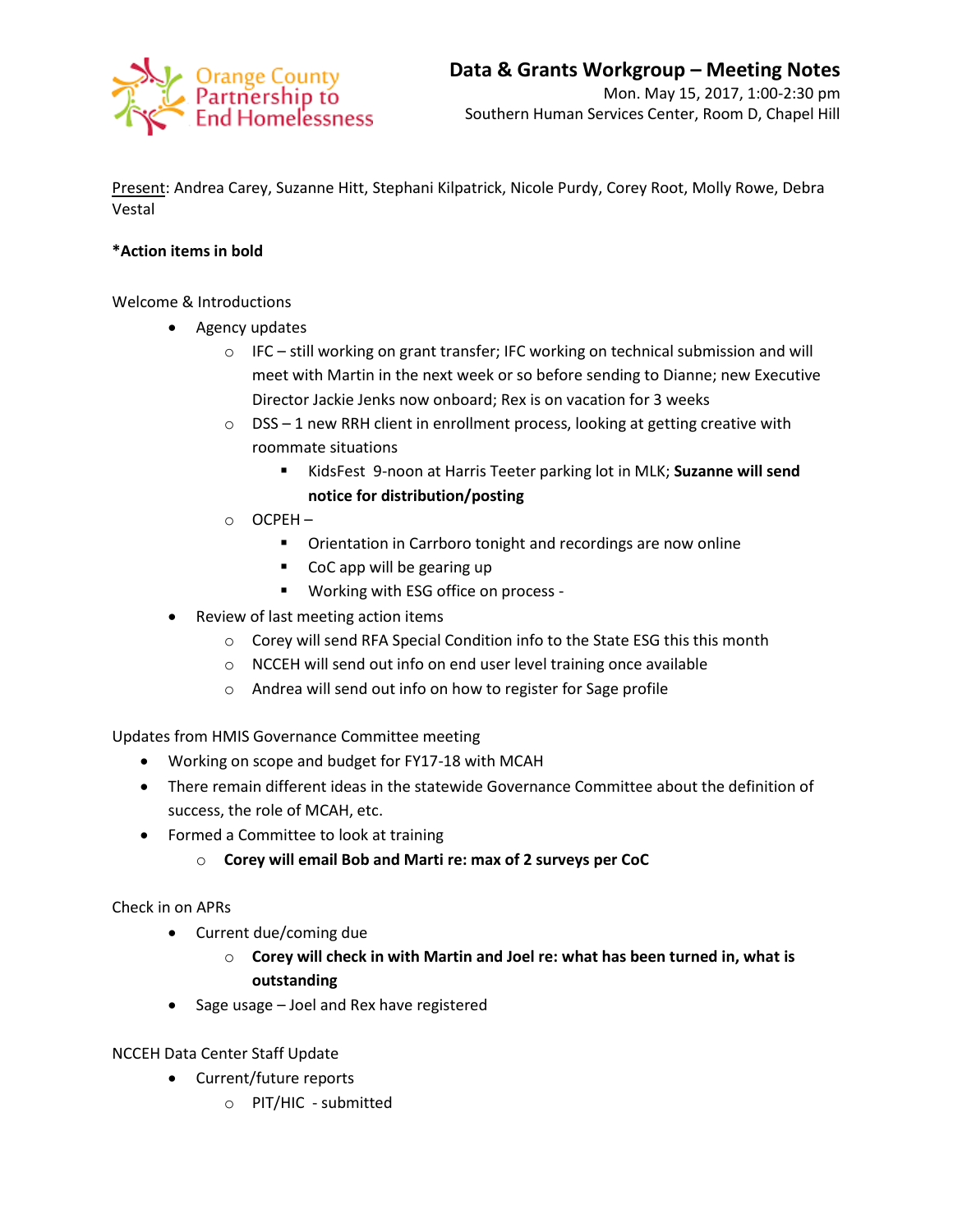

- o State ESG CAPER submitted
- o System Performance Measures in progress
	- **Looking good, still working on annual assessments**
	- Reminder: be as specific as possible when recording destination at exit to prevent data quality issues later
		- **Andrea will send MCAH destination guide to post with meeting materials**
		- **•** Andrea will give us info at next meeting what are permanent **housing destinations vs. homeless destinations**
- HMIS User meeting
	- o Standing monthly meeting following this meeting, Third Monday, 2:30-3:30 p.m.
	- o This month will be
- Staff update
	- o New staff member, Andy Phillips, was Agency Admin at Triangle Family Services, starting at NCCEH on 5/22; will be working on Help Desk
	- o Tia was in a serious car accident, she is out for the next few weeks
- Homelessness Conference was a success, not sure if will do another one or what the schedule was; Good and accessible sessions; the NC Housing Coalition will be sending a feedback survey

Coordinated Entry Update

- OC Connect is live with VI-SPDAT version 2 for families and individuals
- Team incorporating feedback from 100K Retreat May 5, launching diversion 'Exploring Your Options' this summer
- Recap of agencies/individuals using OC Connect
- **For out-of-county shelters, Corey will touch base with Alamance, Durham, and Wake to talk about formalizing shelter referral network**

Data Review

- Reviewed data with community members at May 12 Data Review Luncheon
- Will work towards another event next year, potentially in mid-June
- NCCEH can report on changes in client income
	- o The data element of Total Monthly Income is used as a marker for HUD Verification for sub-assessment
- **The Data & Grants workgroup will watch detailed System Performance Measure videos in future meetings**

CoC Application Preview